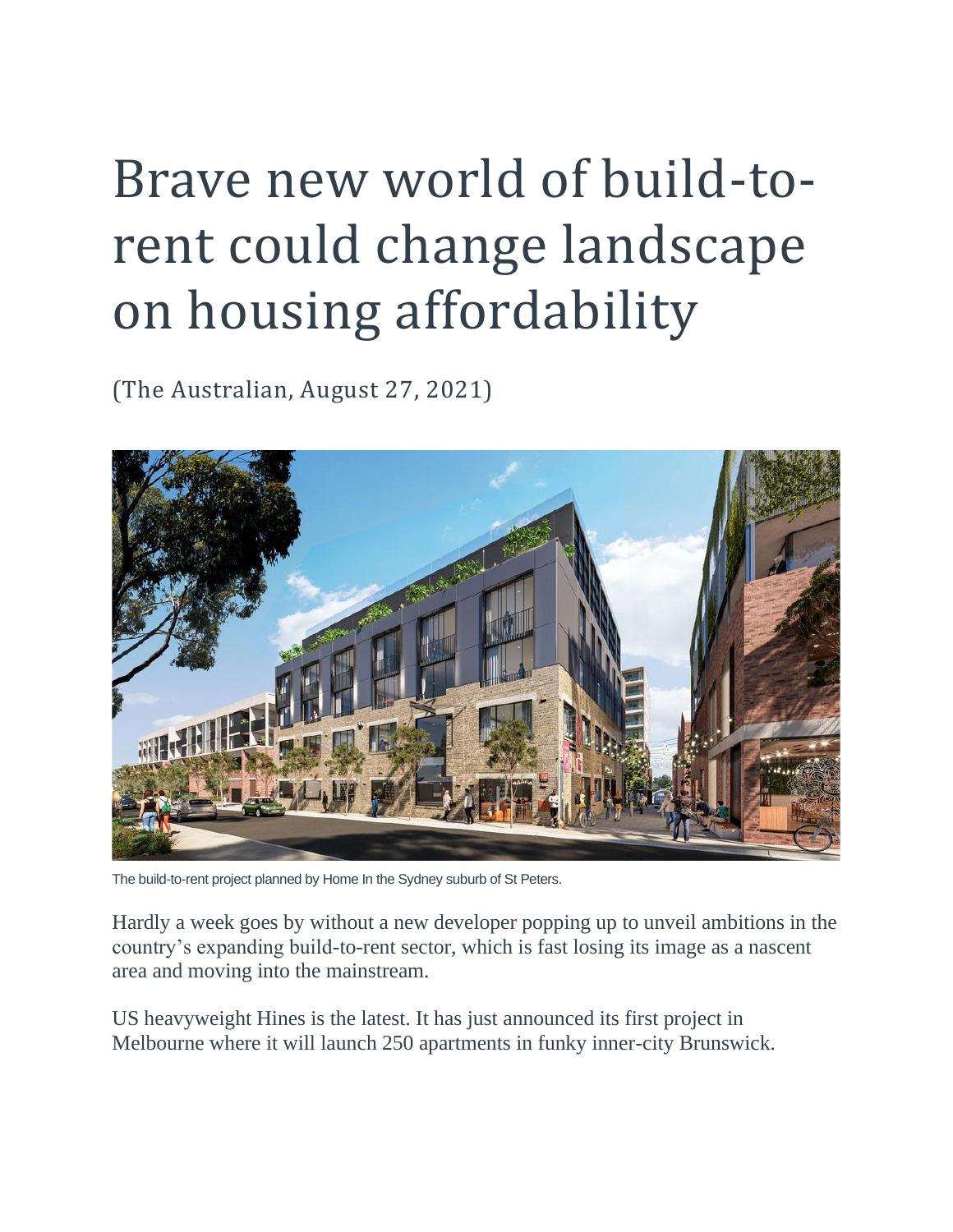The company is already a major player offshore and like fellow heavyweights Greystar, Oxford and Sentinel, it is hoping to parlay its knowledge into deals on the ground.

Hines country head David Warneford says that the firm has deep global expertise in residential and BTR development, operations and investments, with substantial platforms in the US and Europe.

The company's new head of living, Sam Bisla, says Hines wants to be a leader in the sector, where big companies are forging ahead despite the pandemic and tax hurdles the federal government has been reluctant to fix.

"Hines, along with the world's largest institutions, has seen the long-term defensive nature of the asset class during a turbulent time," Mr Bisla said. "We see an investment window in Australia and are strategically building our pipeline."

More large local developers are catching on. Stockland is completing a strategic review and has flagged a shift into the area.

New chief executive Tarun Gupta wants to capitalise on the company's expertise in residential development. "We will build further capability to do mixed-use projects across our platform and are exploring other avenues to build investment-grade residential products such as higher-density build-to-rent," he said.

Mirvac chief executive Susan Lloyd-Hurwitz has been a trailblazer in the listed sector and says the company's first build-to-rent asset, LIV Indigo, in Sydney's Homebush is now 80 per cent leased and renting at a premium.

"We are learning every day about build-to-rent operations and how to curate a vibrant community. The \$1.4bn development pipeline is progressing well on all fronts," she said, noting the company has more projects in Melbourne and Brisbane.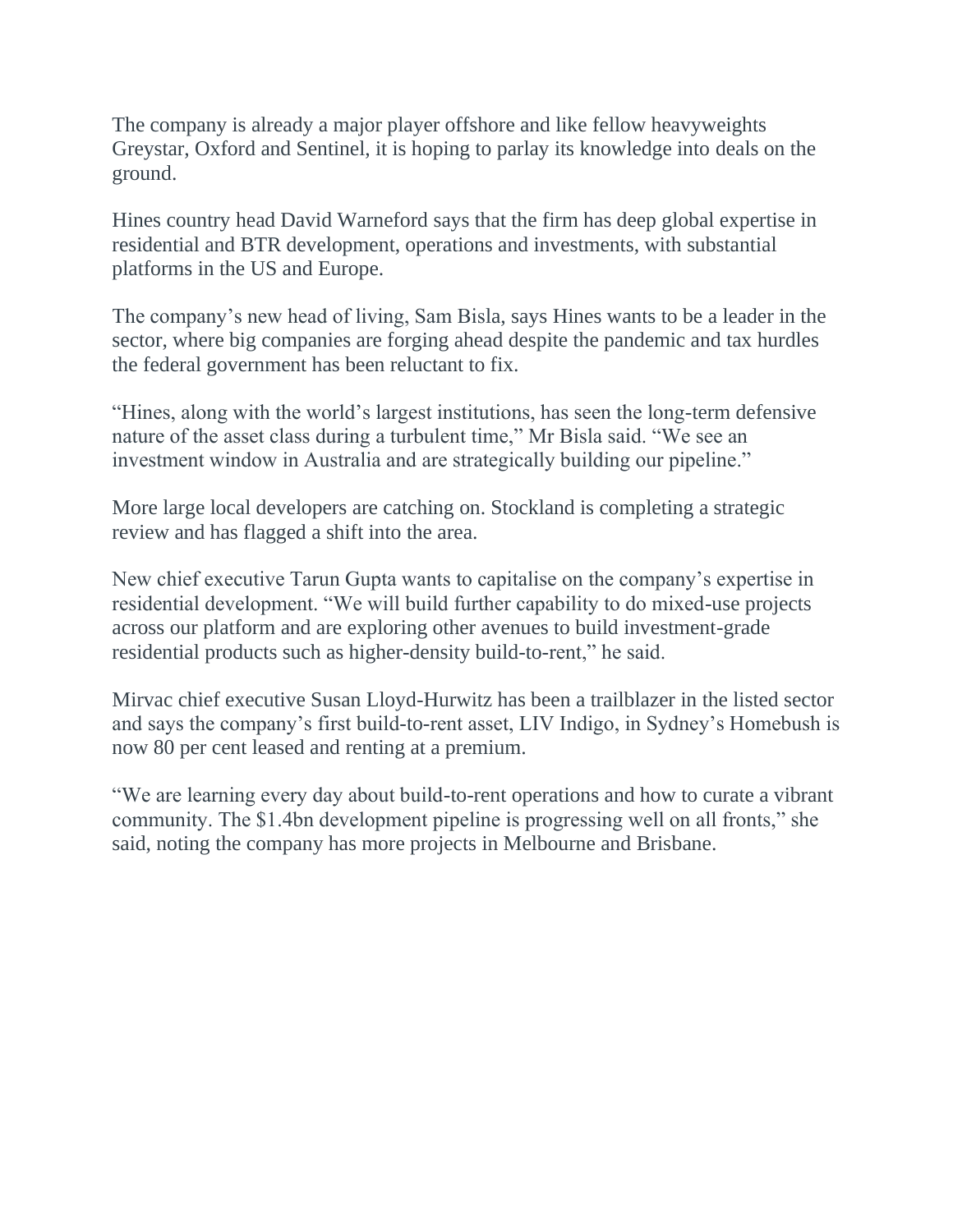

Mirvac's first build-to-rent asset, LIV Indigo in Sydney's Homebush, is now 80 per cent leased

The rush of big players, accompanied by smaller groups looking at lower grade or scale projects, has driven two effects. It is now firmly on the radar of big institutional investors, who will be crucial to backing projects, and the idea is increasingly permeating through to consumers.

But the whole concept challenges Australia's love of home ownership by opening the door for large institutions to play a significant role as landlord to residential tenants.

Despite the encouragement of state governments, it has drawn a cool response from Prime Minister Scott Morrison, amid concerns that traditional home ownership is increasingly out of reach.

The surge of new players has also prompted concerns that land prices are just running too hot and newer entrants might be caught out as it gets harder to make schemes stack up.

The Home brand, which was formed out of Daniel Grollo's Grocon operation and is still backed by the fallen tycoon, is one of the veterans of the scene with four years of experience. It is expanding in Sydney, adding to its Melbourne projects.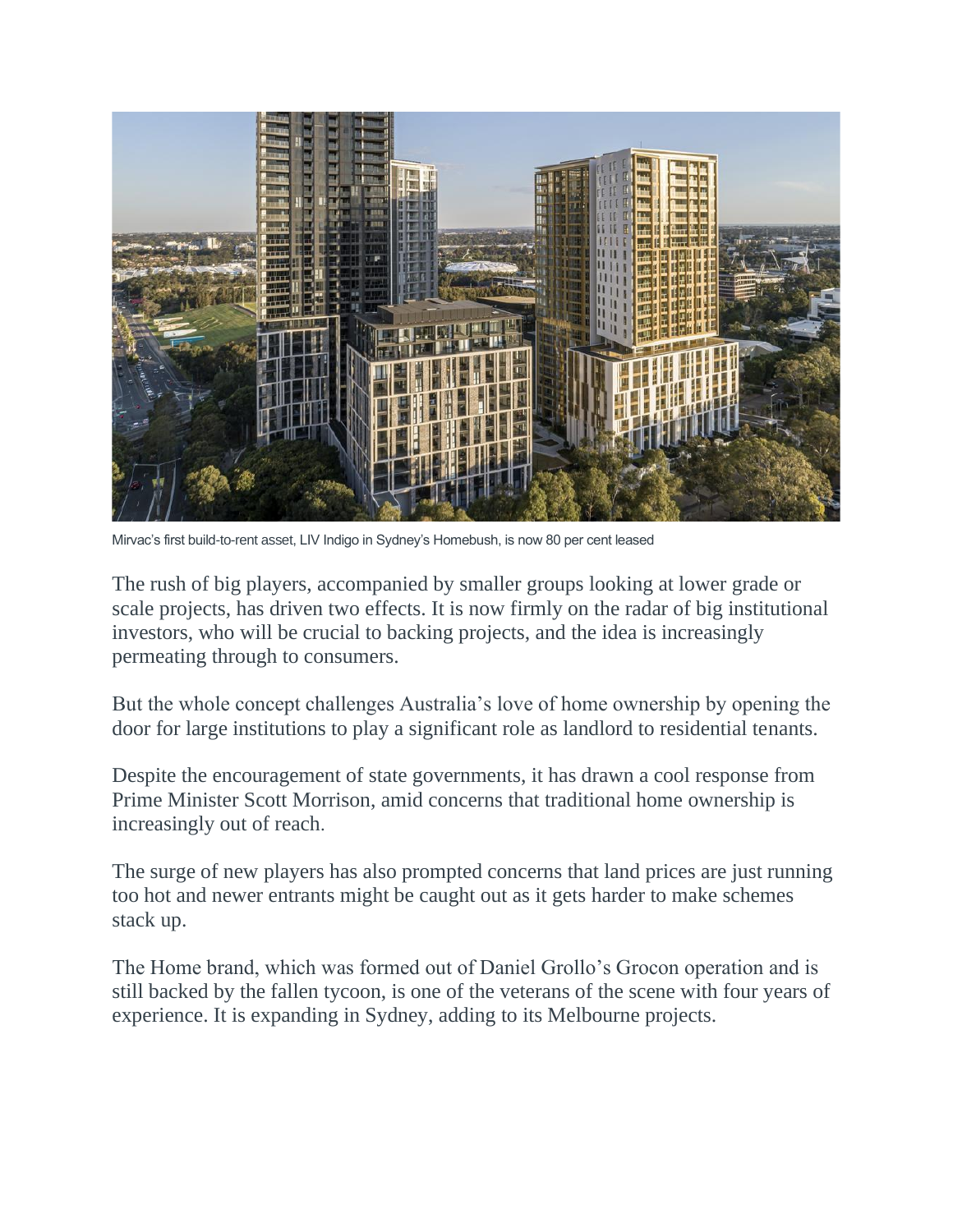The head of Home, Christian Grahame, says the developer is aiming for discerning, mostly white collar renters, who are tenants by choice and want the higher quality, amenity and locations of built-to-rent complexes.

Home is also leveraging its skills as a mixed-use developer. At its Richmond site it is also undertaking a retail precinct and offices in a pointer to how other big players may get into the area.

Mr Grahame said that there were live buildings that proved up the concept, including the Smith Collective, the converted Commonwealth Games Village on the Gold Coast.

He points to the advantages of professional management making for a better experience, overlaid by more amenity and services than the existing residential stock.



Inside Mirvac's LIV Indigo at Sydney Olympic Park.

Mr Grahame said state governments were broadly supportive but warned that without further concessions, the industry would not grow to its full potential. "You still need some federal tax concessions in order to make it more attractive as well as [reform] on managed investment trusts," he said.

He is hopeful that as more facilities are developed local super funds will enter the sector. "They really haven't yet in a meaningful way but I think they will," he said.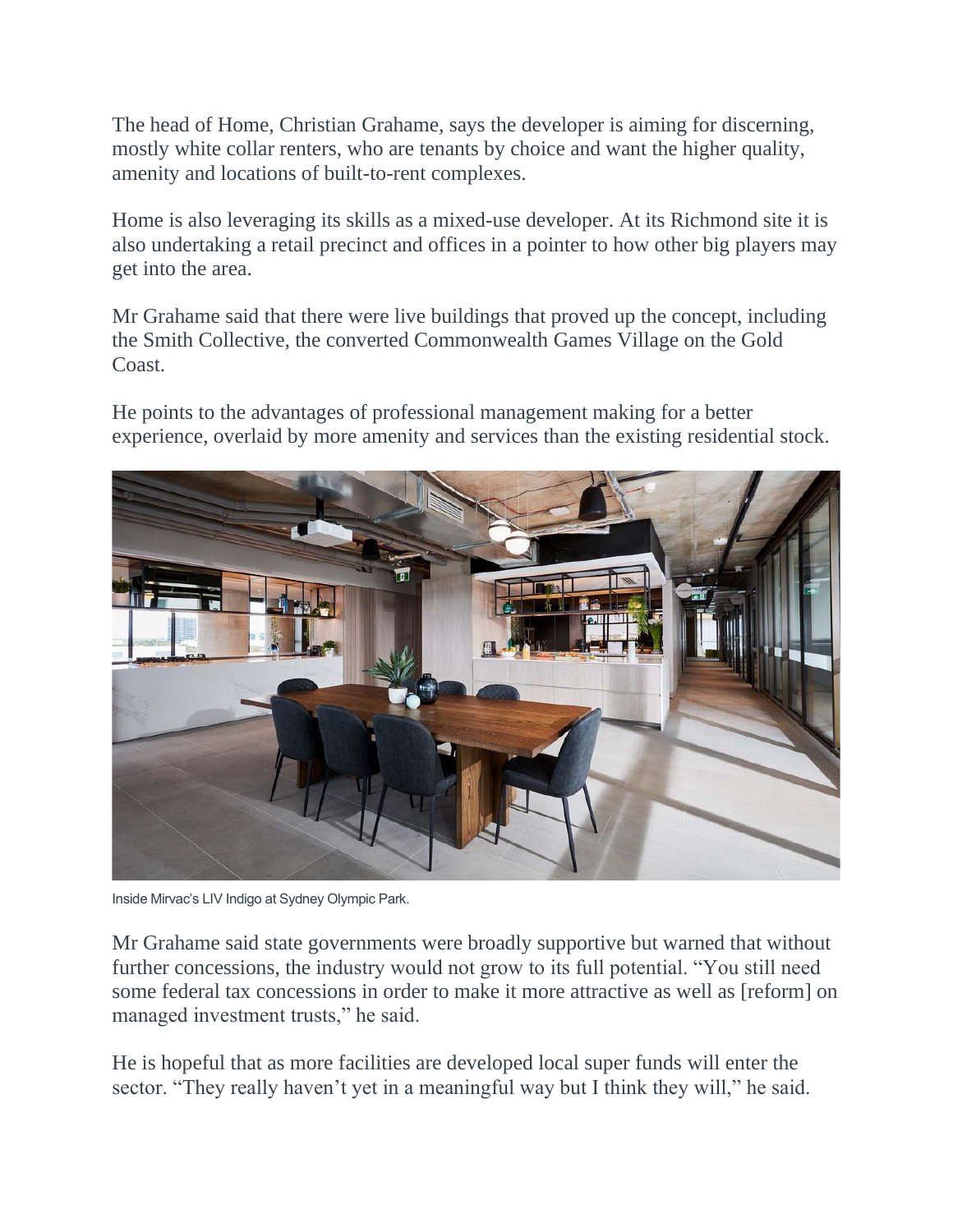Home is keen to keep growing in Melbourne and Sydney, and eventually Brisbane, as it looks to bring its local knowledge to new areas.

"We have really good knowledge of the Australian property scene and lifestyle trends and so we try to put an Australian perspective on it," he said.

Home's latest development in St Peters in Sydney's inner west is more campus-style than traditional high rise. The 230-unit complex is designed to fit into the neighbourhood's industrial aesthetic.

The existing Precinct 75 site will be overhauled, remaking the existing creative hub into what it dubs a mixed-use urban village, with the eight buildings designed by COX Architecture.

Home's first build-to-rent residence in Melbourne's inner-city hub of Southbank will sport 400 premium apartments across 61 levels, with amenities to include co-working spaces and hotel-style health and wellness facilities.

Even larger developers will leverage off their development pipelines.

Like Mirvac, Frasers is working under the Palaszczuk government's build-to-rent program, and is developing a key worker site in Brisbane's Fortitude Valley, while also assessing its existing sites in Sydney.

Chief executive Anthony Boyd says the younger generation is shifting away from property ownership. "There is a bubble of the population that will see build-to-rent as a really attractive alternative," he said. "It's not going to take over the build-to-sell market, but as an adjacency I think there's strong support in demographic terms."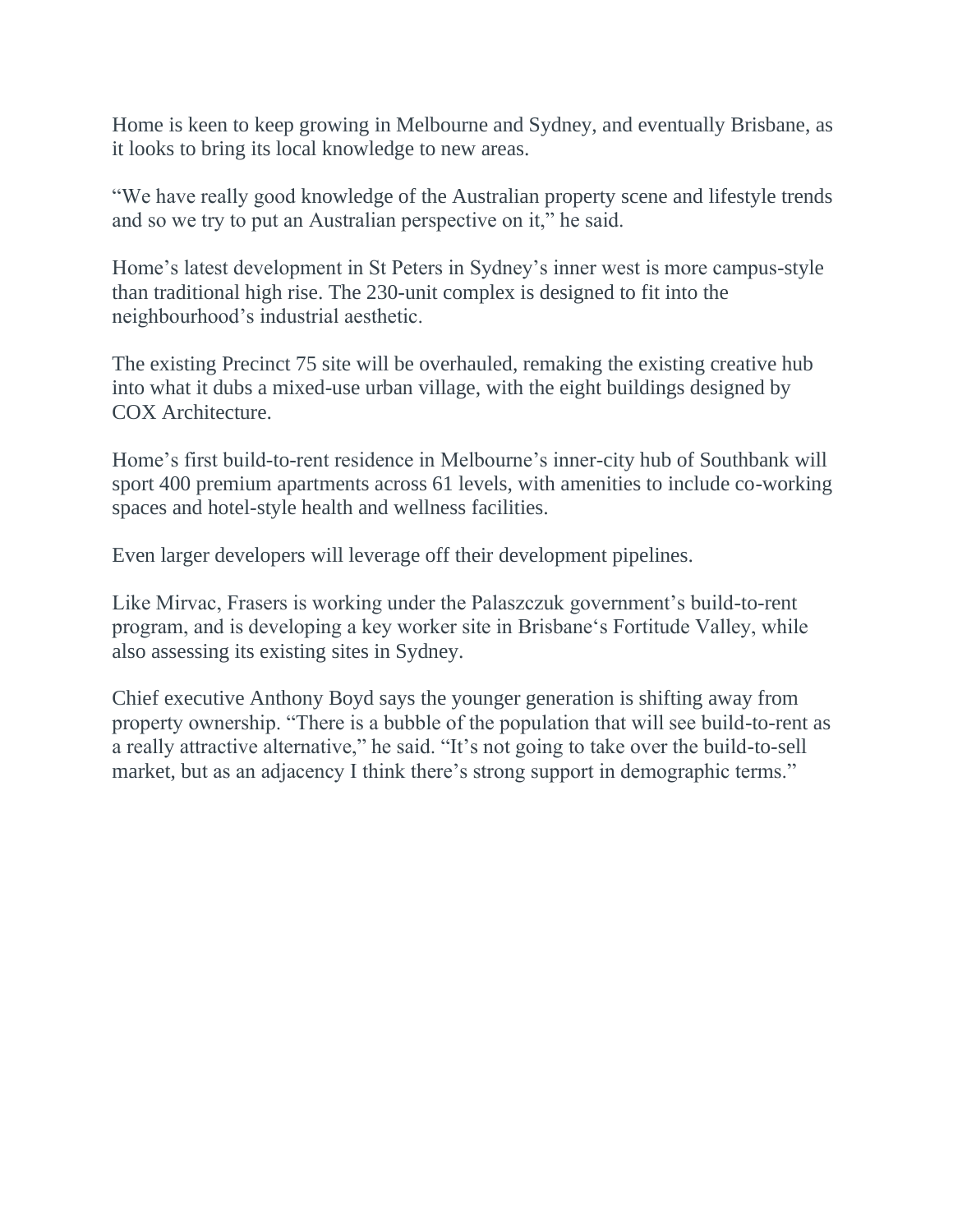

Mirvac's LIV Indigo build-to-rent project at Sydney Olympic Park. The company has more projects in Melbourne and Brisbane.

He said cities needed diversity of housing but there were headwinds including tax settings and getting large enough to attract big investors. "There is still a bit of a way to go till we get to that scale point where institutional investors can feel like they've gotten very comfortable pathways to enter into investments," he said.

Another headwind is market-based, where the best uses of sites are still build-to-sell. But he believes that good operators will be able to charge premiums for quality products. Frasers is working very closely with its existing hospitality business on how they can work in the area.

The company is assessing sites including at Sydney's Wolli Creek. "We're looking at opportunities that we have with our existing large-scale projects," Mr Boyd said. "It's probably a slow burn because I just think it has to be an organic evolution."

He expects the market will mature and the best operators will come to the fore. "They'll probably just naturally evolve and get more business from other property owners," he said.

Greystar Australia managing director Chris Key has secured \$1.3bn to roll out new projects in the sector. The company has two Melbourne projects sporting 1325 units and its latest site will take that to 1800.